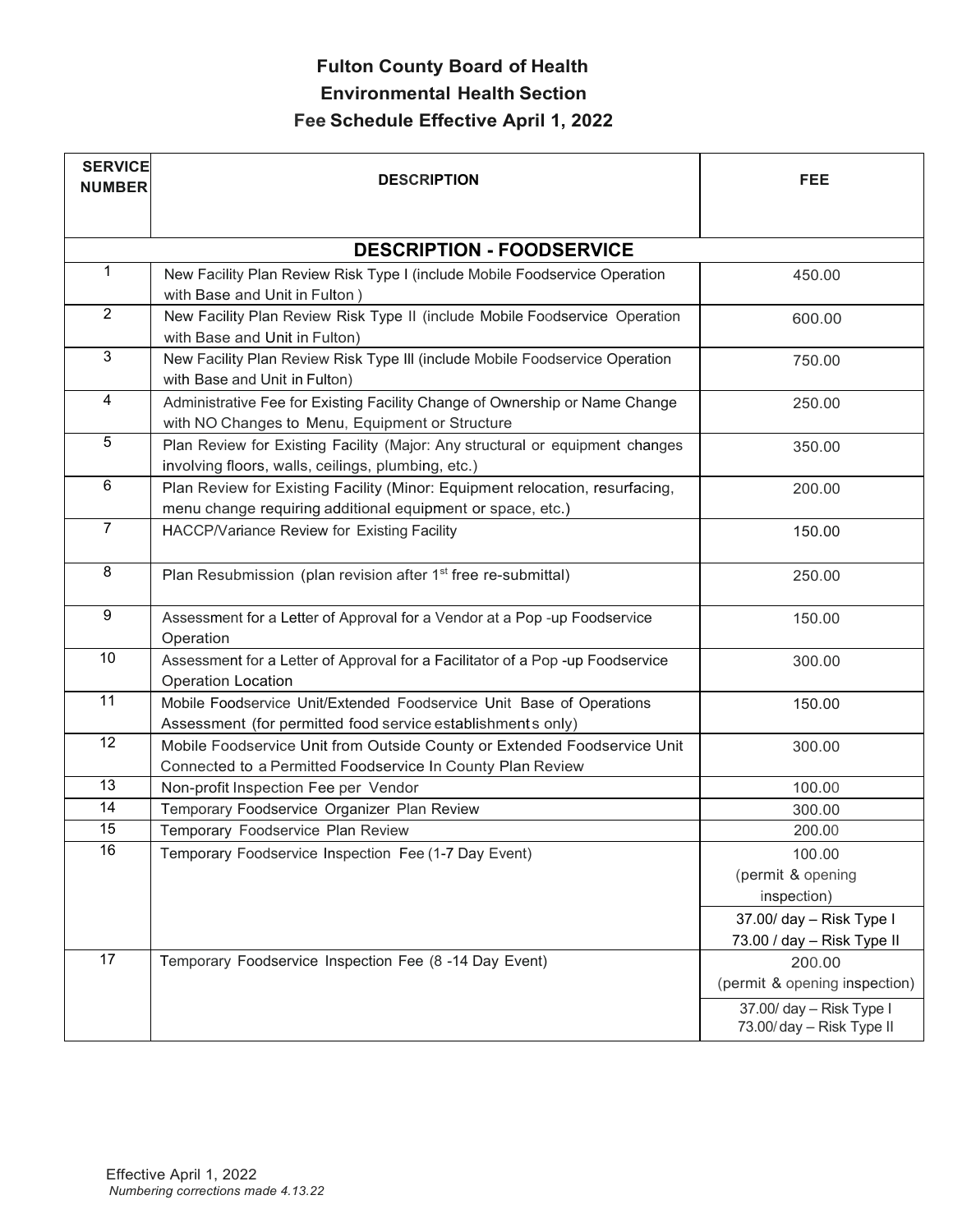| $\overline{18}$ | Annual Foodservice Inspection Fee (Risk Type I - add \$100 per bar or satellite<br>kitchen within the same building; include Mobile Foodservice Operation with<br>Base and Unit in Fulton)   | 450.00                               |
|-----------------|----------------------------------------------------------------------------------------------------------------------------------------------------------------------------------------------|--------------------------------------|
| 19              | Annual Foodservice Inspect ion Fee (Risk Type II - add \$150 per bar or satellite<br>kitchen within the same building; include Mobile Foodservice Operation with<br>Base and Unit in Fulton) | 600.00                               |
| 20              | Annual Foodservice Inspection Fee (Risk Type III - add \$150 per bar or<br>satellite kitchen within the same building; include Mobile Foodservice<br>Operation with Base and Unit in Fulton) | 750.00                               |
| 21              | Provisional Permit Fee (All Risk Types)                                                                                                                                                      | 200.00                               |
| 22              | Mobile/ Extended Foodservice Unit (Base of Operations located in a different<br>county) Annual Inspection Fee                                                                                | 300.00                               |
| 23              | Re-inspection Fee at Owner's Request (for a better score after receiving a<br>passing score)                                                                                                 | 700.00                               |
|                 | <b>DESCRIPTION - LAND USE</b>                                                                                                                                                                |                                      |
| 24              | Sub division Lot Review                                                                                                                                                                      | 200.00/lot                           |
| 25              | <b>Residential Lot Site Review</b>                                                                                                                                                           | 200.00                               |
|                 |                                                                                                                                                                                              |                                      |
| 26              | <b>Commercial Lot Site Review</b>                                                                                                                                                            | 300.00                               |
| 27              | Site Assessment Visit for Project Development (e.g., EnvironmentalAssessment<br>Requests, Road Widening, etc.)                                                                               | 300.00/ sitevisit or<br>300.00/ acre |
| 28              | New Residential OSSM Construction Permit with Inspection                                                                                                                                     | 300.00                               |
| 29              | New Commercial OSSM Construction Permit with Inspection up to 2000<br>gallons / day                                                                                                          | 450.00                               |
| 30              | New Commercial OSSM Construct ion Permit with Inspection over 2001<br>gallons/day                                                                                                            | 600.00                               |
| 31              | Residential Repair or Modification Review, Permit & Inspection                                                                                                                               | 250.00                               |
| 32              | Residential Minor Repair (non-absorption field related) Permit & Inspection                                                                                                                  | 200.00                               |
| 33              | Commercial Repair or Modification Review, Permit & Inspection                                                                                                                                | 300.00                               |
| 34              | Existing System Evaluation (no permit issued)                                                                                                                                                | 200.00                               |
| 35              | Re-inspection of OSSM Construction Installation (if unapproved at first inspection)                                                                                                          | 125.00                               |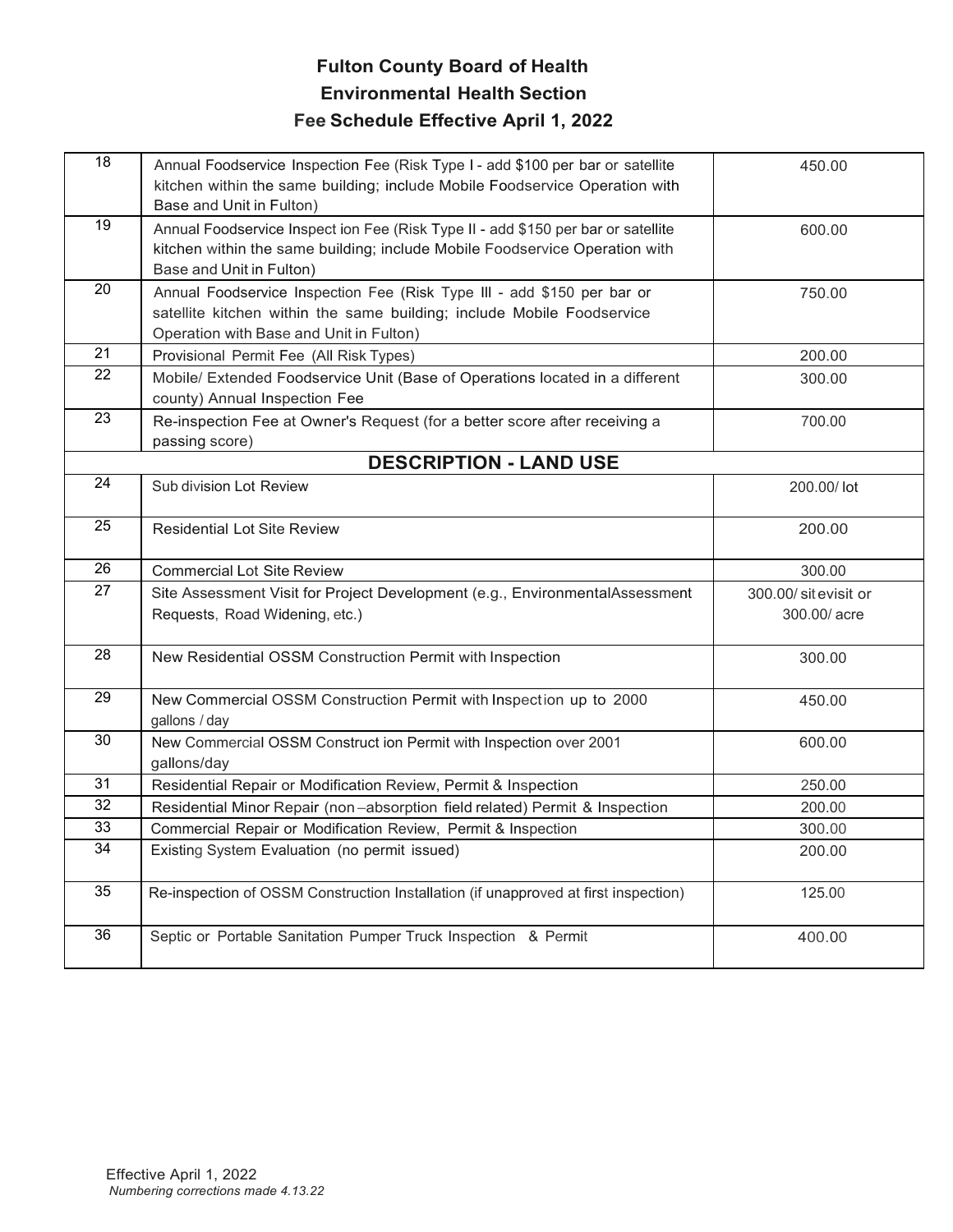| $\overline{37}$                             | Plan Re-submission Review (after 1 <sup>st</sup> free re-submittal)                                                                                       | 250.00            |  |  |
|---------------------------------------------|-----------------------------------------------------------------------------------------------------------------------------------------------------------|-------------------|--|--|
| $\overline{38}$                             | Well Location Review & Permit (includes one sample if requested)                                                                                          | 250.00            |  |  |
| 39                                          | Well Water Sampling for Fecal Coliform                                                                                                                    | 110.00            |  |  |
| 40                                          | Septic Tank Contractor Certification Test with Proctoring                                                                                                 | 110.00            |  |  |
|                                             | <b>DESCRIPTION - PUBLIC SWIMMING POOLS</b>                                                                                                                |                   |  |  |
| 41                                          | Plan Review for Pool less than or equal to 1000 square feet (new, renovation                                                                              | 525.00            |  |  |
|                                             | or major modification) & Construct Permit (includes piping pressure test<br>inspection)                                                                   |                   |  |  |
| 42                                          | Plan Review for Pool 1001 to 2000 square feet (new, renovation or major<br>modification) & Construction Permit (includes piping pressure test inspection) | 600.00            |  |  |
| 43                                          | Plan Review for Pool greater than or equal to 2001 square feet (new, renovation<br>or major modification) & Construction Permit                           | 1200.00           |  |  |
| 44                                          | Plan Review for Pool with Features (diving board, play features, slide, etc.)                                                                             | Add 150.00        |  |  |
| 45                                          | Plan Review for Change of Ownership or Name Change without Modificationsor                                                                                | 250.00            |  |  |
|                                             | Renovation (Hydraulic Equipment Review Required)                                                                                                          |                   |  |  |
| 46                                          | Plan Re-submission Review (after 1 <sup>st</sup> free re-submittal)                                                                                       | 250.00            |  |  |
| 47                                          | Piping Pressure Test Re-inspection                                                                                                                        | 200.00            |  |  |
| 48                                          | Annual Inspection Fee for Seasonal Pool with Operational Permit                                                                                           | 525.00            |  |  |
| 49                                          | Annual Inspection Fee for Year Round Pool with Operational Permit                                                                                         | 700.00            |  |  |
| $\overline{50}$                             | Re-inspection Fee (after 1 <sup>st</sup> free re-inspection for UnsatisfactoryCompliance)                                                                 | 250.00            |  |  |
| 51                                          | Re-inspection Fee (Requested by Owner after Satisfactory Score)                                                                                           | 700.00            |  |  |
| 52                                          | Certified Pool Contractor Test / Re-test                                                                                                                  | 220.00            |  |  |
| 53                                          | Contractor Certification / Re-certification Fee                                                                                                           | 110.00            |  |  |
| <b>DESCRIPTION - TOURIST ACCOMMODATIONS</b> |                                                                                                                                                           |                   |  |  |
| 54                                          | Plan Review for 1 to 20 Rooms                                                                                                                             | 375.00            |  |  |
| $\overline{55}$                             | Plan Review for 21 to 50 Rooms                                                                                                                            | 525.00<br>$\cdot$ |  |  |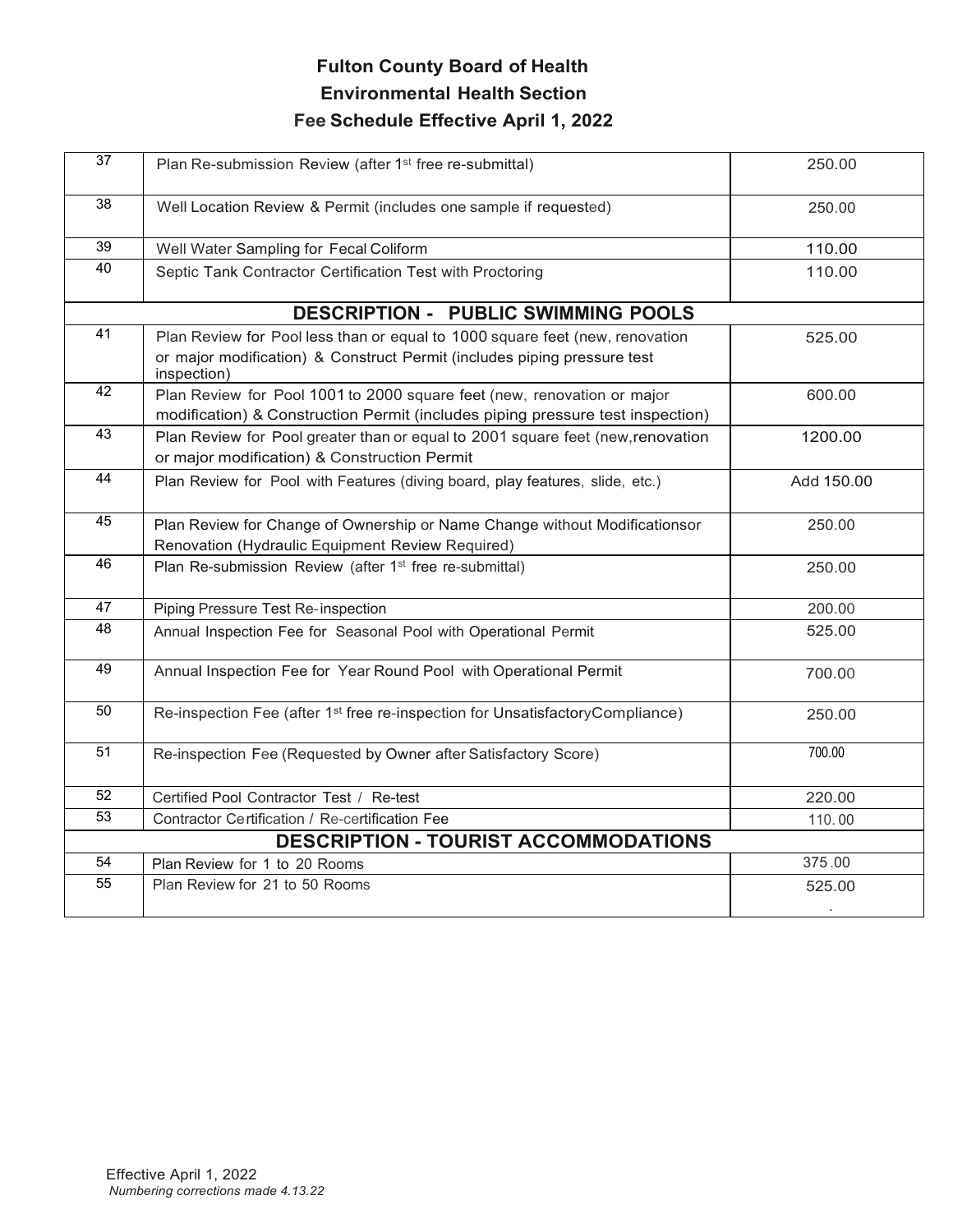| 56 | Plan Review for 51 to 100 Rooms                                                                              | 675.00     |
|----|--------------------------------------------------------------------------------------------------------------|------------|
| 57 | Plan Review for More than 100 Rooms                                                                          | 825.00     |
| 58 | Plan Re-submission (after 1 <sup>st</sup> free re-submittal)                                                 | 250.00     |
| 59 | Plan Review for Existing Facility (Remodel)                                                                  | 300.00     |
| 60 | Administrative Fee for Change of Ownership or Name Change with no<br>Remodel)                                | 250.00     |
| 61 | Annual Inspection Fee (1-20 Rooms)                                                                           | 475.00     |
| 62 | Annual Inspection Fee (21-50 Rooms)                                                                          | 650.00     |
| 63 | Annual Inspection Fee (51-100 Rooms)                                                                         | 775.00     |
| 64 | Annual Inspection Fee (101+ Rooms)                                                                           | 900.00     |
| 65 | Re-inspection Fee (Requested by Owner after receiving passing score)                                         | 700.00     |
|    | <b>DESCRIPTION - BODY ART</b>                                                                                |            |
| 66 | Plan Review for New Establishment or Major Modification/ Renovation toExisting<br>Establishment              | 700.00     |
| 67 | Administrative Fee for Change of Ownership (no changes to structure, equipment<br>layout, renovations, etc.) | 300.00     |
| 68 | Plan Re-submission (after 1 <sup>st</sup> free re-submittal)                                                 | 350.00     |
| 69 | Annual Inspection Fee for Body Art Facility                                                                  | 550.00     |
| 70 | Re-inspection Fee (Requested by Owner after passing score)                                                   | 700.00     |
| 71 | Body Art Exam/ Re-examination Fee                                                                            | 125.00     |
| 72 | <b>Body Artist License</b>                                                                                   | 150.00     |
| 73 | Body Artist License Transfer Fee                                                                             | 150.00     |
| 74 | <b>Guest Body Artist License</b>                                                                             | 75.00/week |
| 75 | Temporary Body Art Establishment Permit (1-7 days)                                                           | 400.00     |
|    | <b>DESCRIPTION - SOLID WASTE PLAN REVIEW</b>                                                                 |            |
| 76 | Solid Waste (up to 7 cubic yards)                                                                            | 200.00     |
| 77 | Solid Waste (8 to 32 cubic yards)                                                                            | 220.00     |
| 78 | Solid Waste (33 to 56 cubic yards)                                                                           | 300.00     |
| 79 | Solid Waste (57 to 80 cubic yards)                                                                           | 350.00     |